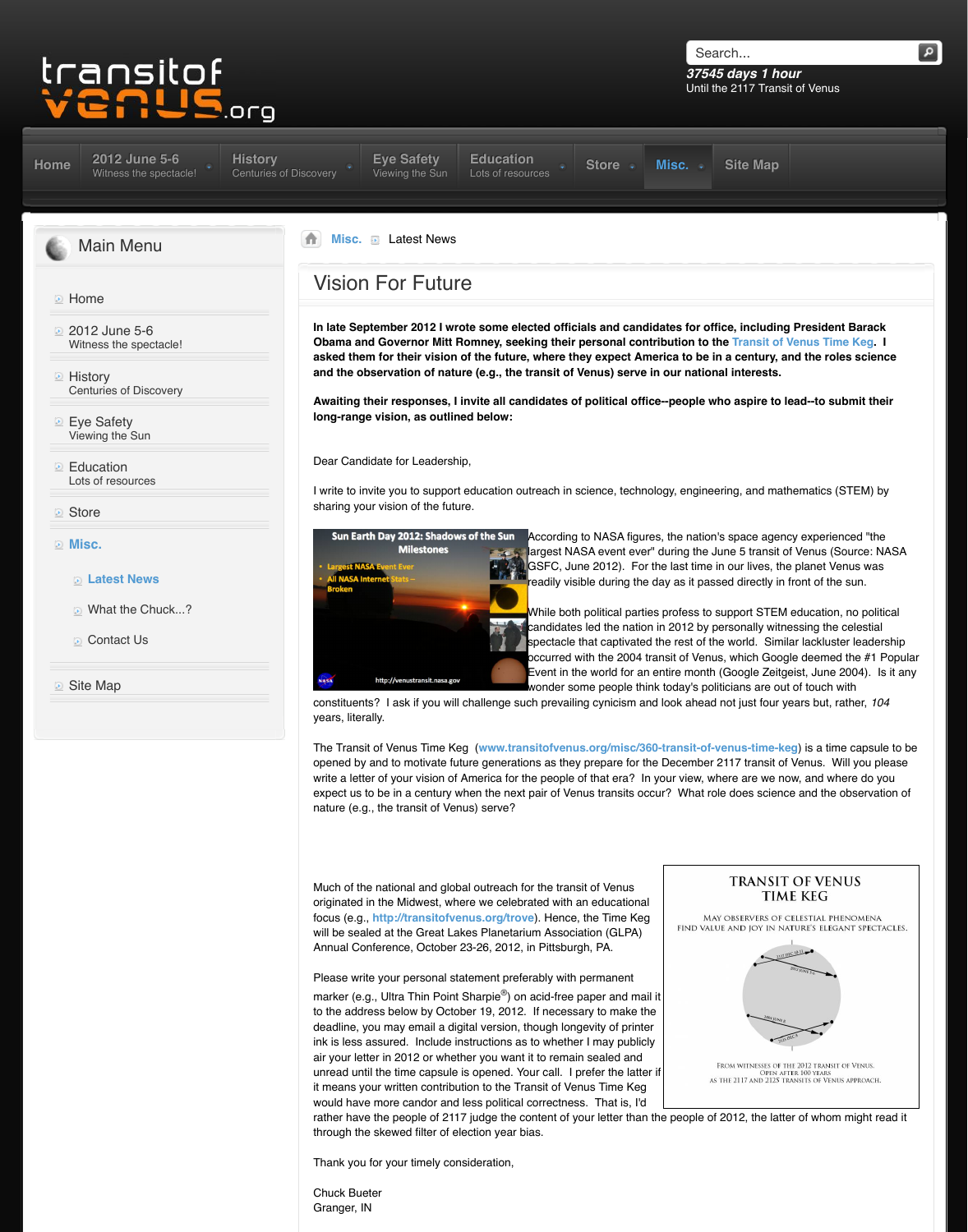# Transit of Venus Time Keg



The Transit of Venus Time Keg is The time capsule contents original Venus as the planet clearly passe **school site in Mishawaka, IN, and later at The Livers** lintention had been to close the Tir

more varied artifacts. The Transit of Venus Time Keg **Lakes Planetarium Association (GLPA) 2012 Annual** 

If you wish to submit larger contents in advance, please is available. Contact Buetera to contact Buetera to con the need to preserve all contents over 100 years when example, letters should be written on acid-free paper with it and offer your personal perspective on the transity of  $\mathcal{V}$ to open a message from across time?

The keg itself is a stainless steel vessel donated by **The Livery** in Benton Harbor, Michigan. In pulling the keg keg from storage, right, brewer Steve Berthel **descril** 



**Harry Miller of The Apprentice Ademy** Keg could accept contents that fit artifacts, a metal plate Miller made aluminum plug fits into the side bung hole that would have in beer days. Miller also fashioned a

time.

An attached plaque will cite the year the keg is seale Transit of Venus Time Keg will initially be stored and Digital Video Theater, which also houses an Air & Sp Klinger, the PHM facility has been active in transit of Indiana for both the **2004** and **2012** celestial events.

[An excerpt from the live Slooh broadcast during t](http://www.transitofvenus.org/misc/360-transit-of-venus-time-keg)he t commentary by contributor Kate Rueff. Watch from 1

# Time to Set Sail

When reflecting on his transit of Venus experience in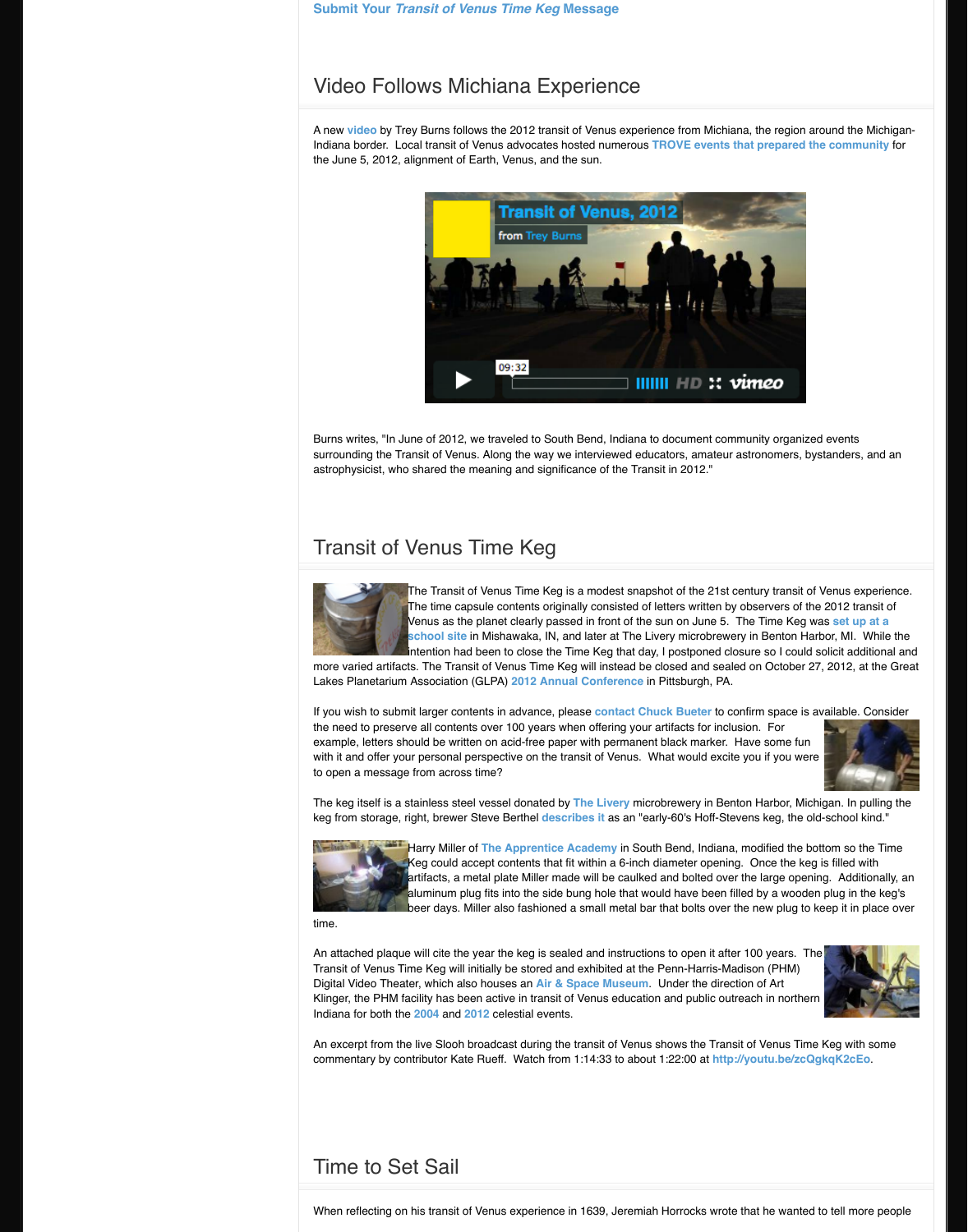Second, Horrocks lamented that he had to compete **v** for not informing other of my friends of the expected preferring rather their hawks and their hounds." As I I competing with those hawks and hounds. I sympathize

If we as a nation want to prosper through math and s 2012 transit of Venus is a celebration of our ability to nation of critical thinkers capable of making informed Witness nothing less than the solar system in motion distant points of light in our night sky.

As we on earth get ready to watch the 2012 transit of experience from his perch on the International Space mission to photograph the transit on his own time, apart from the other the original ISS times. many that I wish I had time to convey, but I've run out

Even if I were given the time, I'd only find more items others waiting to be told... Irvin Stanley was an assis expeditions of the US Naval Observatory who twice or tradition itself in the transit of Venus narrative. I want the program celebrating the **transit of Venus in Tim-**Guadalajara, Mexico, courtesy of Durruty Jesús de A **Observatory in Lewes, Delaware. I wish I could have delivered a sample of the Transit Observatory** Competition coordinated by **David Henckel**. These the transit of Venus.

We're on the cusp of the **last transit of Venus in the** event in a young person's life that inspires them to lo produced fertile ground to nurture such notions. I'd like who are fortunate enough to experience it, but time and the planets margin

If you are in northern Indiana, I invite you to join the 1 Mishawaka, IN, through first and second contacts be There I want to watch the sun set over Lake Michigar, reminiscent over the interhorizon, shown above. Afterward, we head to The Liver sublime spectacle. You can follow our celebration the midnight, the ISS soars nearly overhead.

It's time for this ship to set sail. Thanks to all who ha side.

## You Can Learn a Lot From a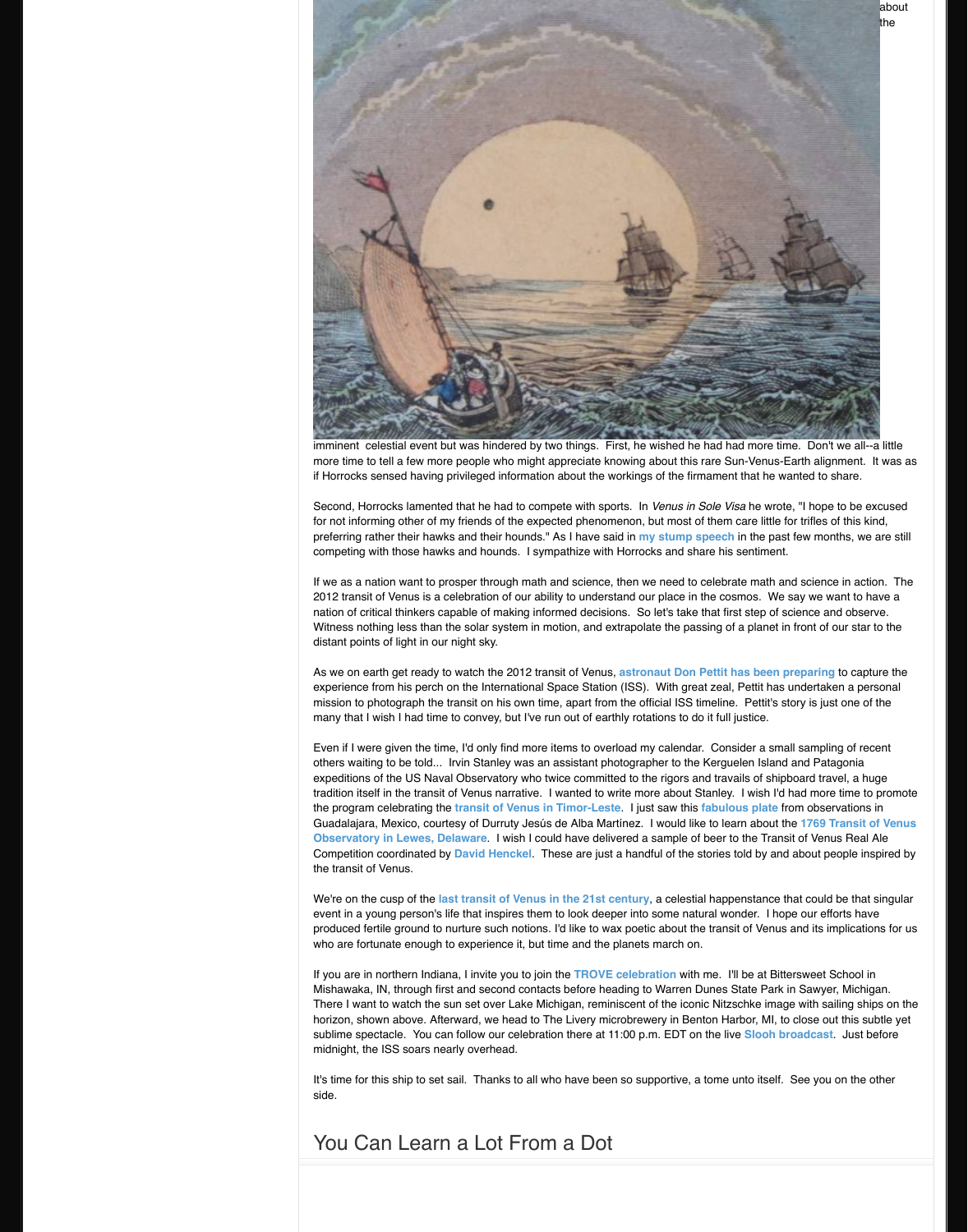The presentation opens a three-day stint for Williams the region near the Michigan-Indiana border, dubbed

In recent centuries when **transits have occurred**, nations as size of the solar system by timing the duration of the in 2012 with a simple **Transit of Venus phone app** to observers.



Among the events in Michiana, people can be solar the solar spectacle same spectacle same set all a several organized **sites** with solar **related art exhibits and a display** Mishawaka, Granger, and Benton. hunt involving dozens of local bus

viewing shades to families who successfully visit and shades are each equivalent to 70 pairs of sunglasses

On Friday, May 18, Williams will travel to Notre Dame exploration. Friday evening he will be at the Michiar **County's Celebrate the Earth & Stars in the Park in** on Saturday, Williams completes his tour with the opening talk at 1:00 p.m. EDT.

A partial solar eclipse seen at the **Sunday sunset over Lake I** weekend. Just as the sun settles toward the horizon, horizon and begins to impinge [on the](http://www.bing.com/maps/?v=2&cp=qydg217tqxs0&lvl=18.213472132516717&dir=4.722599367318484&sty=b&ss=yp.planetarium%7Epg.1%7Erad.0,225750797931635&form=LMLTCC) lower portion of [eclipse that is visible](http://www.transitofvenus.org/june2012/eye-safety) in its entirety in some southwes **Society** will set up solar filtered **telescopes at Warre** June 5 transit of Venus.



The next transit of Venus visible in Venus-Earth alignment was in 2004 Event that month (**Zeitgeist, June** 

Michiana astronomy enthusiasts have established as a Middle as a Middle Burgade as  $\mathsf{R}$ 

programs and are bracing for increased interest during programs **coach** eases the task for [enthusiasts to visit many](http://transitofvenus.nl/wp/) transity

More TROVE events [and viewing sites are listed at](http://transitofvenus.nl/wp/getting-involved/phone-app/) **w** 

**Read more: You Can Learn a Lot From a Dot**

## Pizza Tra[nsit](http://www.flickr.com/photos/78336339@N04/sets/)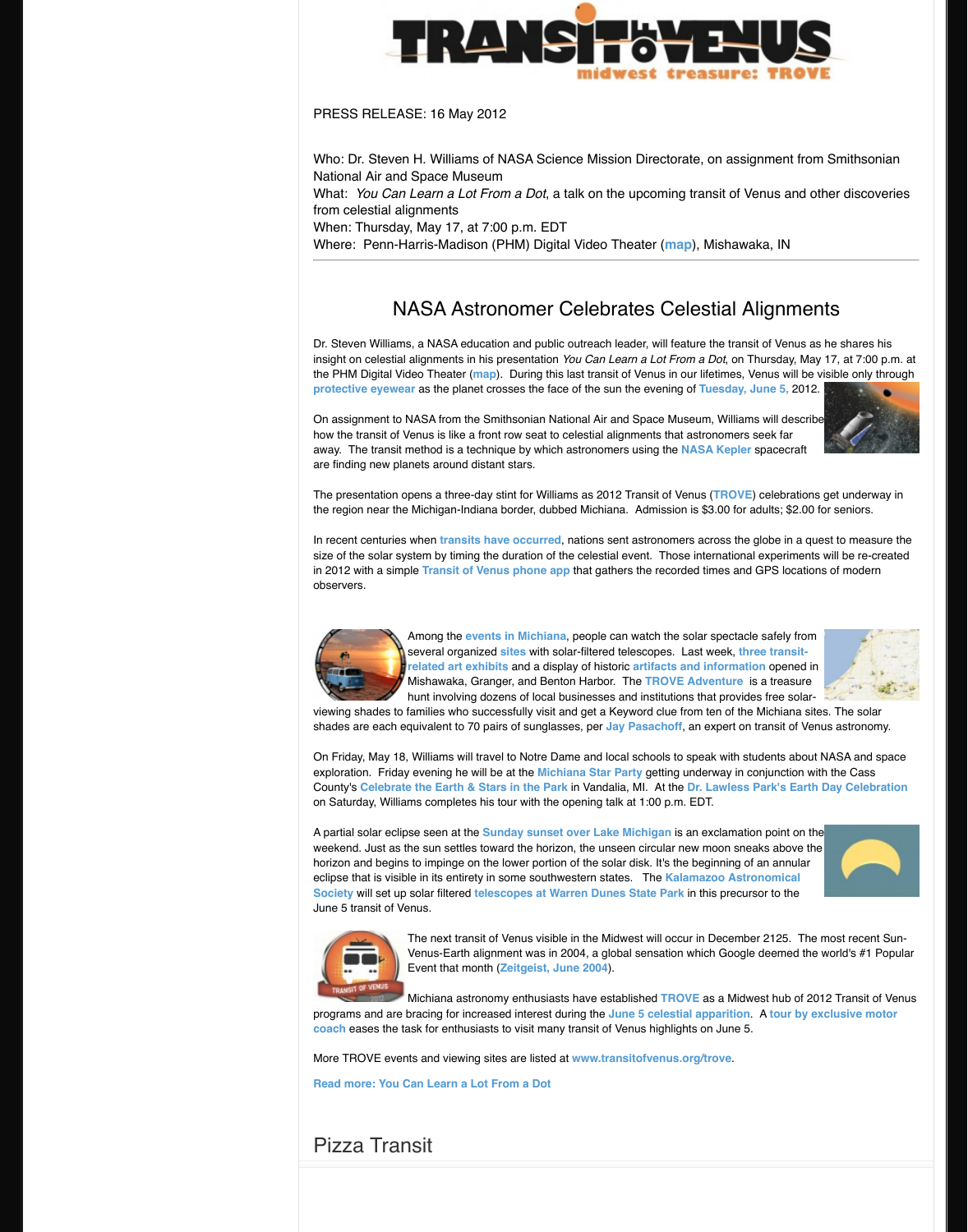### after the June 5 transit of Venus. See **TROVE Adventure** map for the list of sites.]

The Transit of Venus (TROVE) Adventure is a treasure with protective eyewear that allows you to view safel exhibit with information relating to the Transit of Venus. **questions** as you can from the information at those stell one of the three drop-off sites below by Thursday, Ma

Notre Dame Community **Relations** 217 South Michigan Street South B[end, IN 4](http://www.transitofvenus.org/trove)6601

Victorian  $226$  West  $C$ Roa Granger, IN

View **TROVE Adventure** in a larger map with list

[Here are the treasure hunting tools](http://www.transitofvenus.org/misc/347-trove-adventure) you need to find I

- 1. Map of the TROVE Adventure treasure hunting **http://maps.google.com/maps/ms?** msa=0&msid=215418242007555476727.00
- 2. List of **participating TROVE Adventure site**
- 3. List of questions that can be answered from

Good luck, treasure seekers!

## [AstroF](http://www.transitofvenus.org/docs/Questions-only_2012-04-26_17:02.pdf)est in South Bend on

Roll up your sleeves and venture deep into space at in South Bend, IN. For two short hours, 2:00-4:00 p. through hands-on exploration of the solar system, with emphasis on exploration of the solar system, with stations will be complemented by a large 12-panel exhibit featuring some of the greater in the space Telescope. From Union Station you can also launch Admission to AstroFest is free.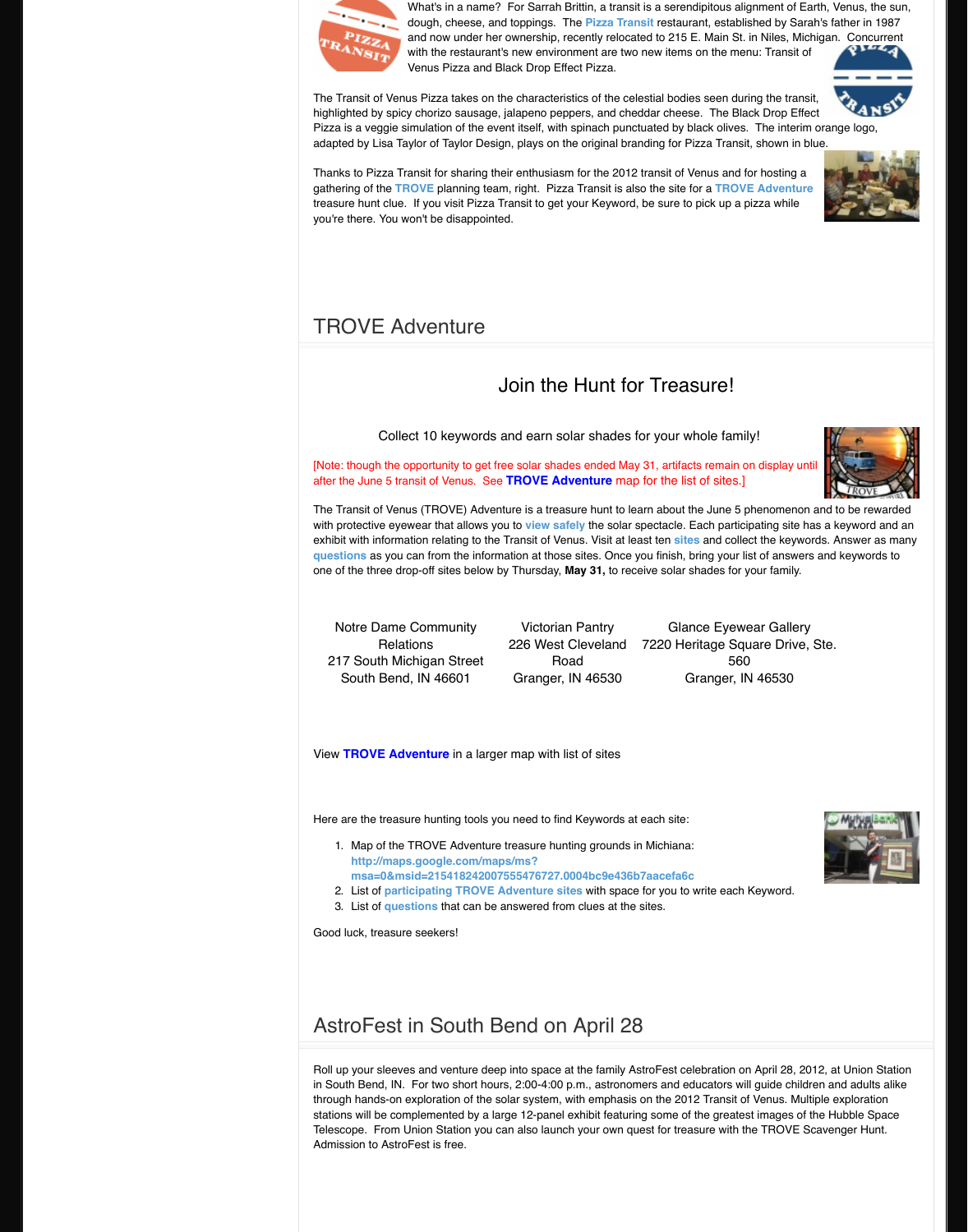

Station.

enovated and welcomes the public

You may park on the street for free

We look forward to engaging you and your family at AstroFest on Station III. Bend, IN.

# Arise, Ye Artists, For Ale and



Not much time for wordsmith. it needs some cool design for transit of Venus. I'm putting out beer and science, to create a process.

You have two options for submitting your entry. First, local printer (Ryan Wanke at **ryan@sharpeyeframin** image (for fee, below) for display at the brewery alon an audience with links to your studio, website, or con displayed art:

- $\bullet$  24x36 print and mount -- \$40.00
- $\bullet$  16x24 print and mount -- \$25.00
- $\bullet$  11x17 print and mount -- \$15.00

Second, you can simply **email** your artwork for no fee running for the design, but your work won't be display

**Bottom line: Artists, start making your design notest.** along the lines of what will look good on commemoration Wanke at **ryan@sharpeyeframing.comryan@shar** Deadline is **May 6** (yeah, I know, not much time; sorr this website, and **other happenings**).

The winning artist will be asked to permit his/her artwork to be sold at the winning artist will be asked to permit Livery. For compensation the winner will be showere and if you are in the neighborhood I'll put a significan with your name on it. I would expect you'll get a few your art in an article at www.transitofvenus.org. Gos contribute to the 2012 transit of Venus experience thi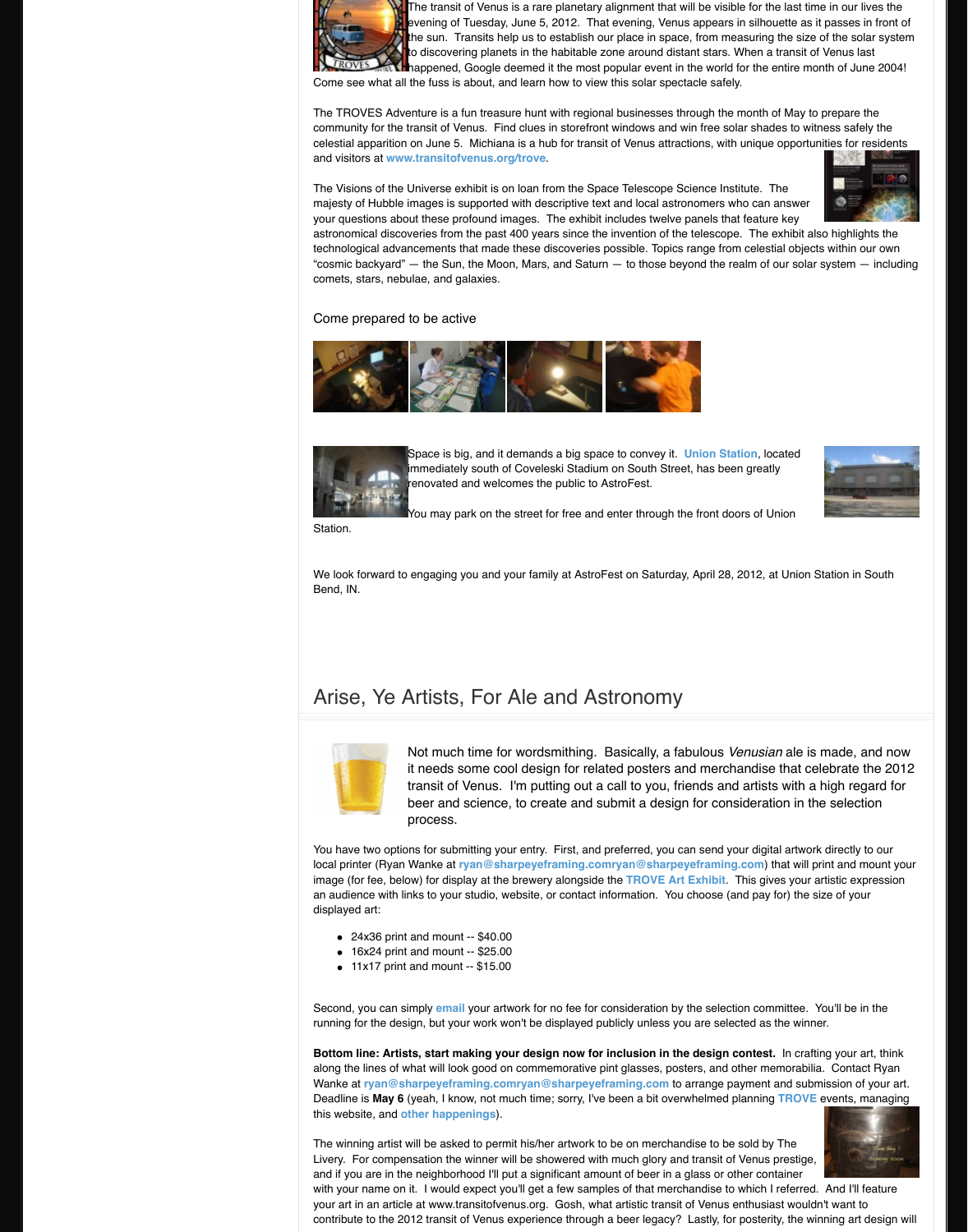# **Black Drop Effect Bistro Coffee**

#### LAST\_UPDATED2



Victorian Pantry in Granger, IN, ur 2012 transit of Venus celebration. **effect**, a visual anomaly when circ edge of the sun. Astronomers atte limb have been confounded for ce

Chef and restaurant owner Steve Stogdill roasted *Black Biath Chef and restaurant owner* Steve Stogdill by high grade beans, heavy body, and low acid with a name, the coffee is very dark, yet Stogdill notes, "Dark proves that."

In 1999 the TRACE spacecraft imaged a transit of Mercury, from which as not a function of atmosphere but more a function of the telescope optics and  $\mathbf{a}$ **effect FAQ**.

The *Black Drop Effect Bistro Coffee* label pays tribute England, where Jeremiah Horrocks first recorded a ti **commemorated** the historic sighting and Horrock's commemorated the historic sighting and Horrock's or windows. Each pane is filled with an image related to invites patrons to enjoy the coffee at **Victorian Pantr** 

An 11-ounce foil pouch of coffee, whether whole bear email Chef Steve at **[BlackDropEffectCoffee@gmail.com](http://www.transitofvenus.org/misc/343-arise-ye-artists-for-ale-and-astronomy)BlackDropEffectCoffee@gmail.com**.

### [What's New?](http://www.transitofvenus.org/misc/334-black-drop-coffee)

LAST\_UPDATED2

### **Year 2013**

#### Added file:

**http://transitofvenus.org/docs/Medellin-v** 

Sept 3 The 2012 Transit of Venus Observed at Real de Sar Astronomer Joaquín Velázquez de León; contribute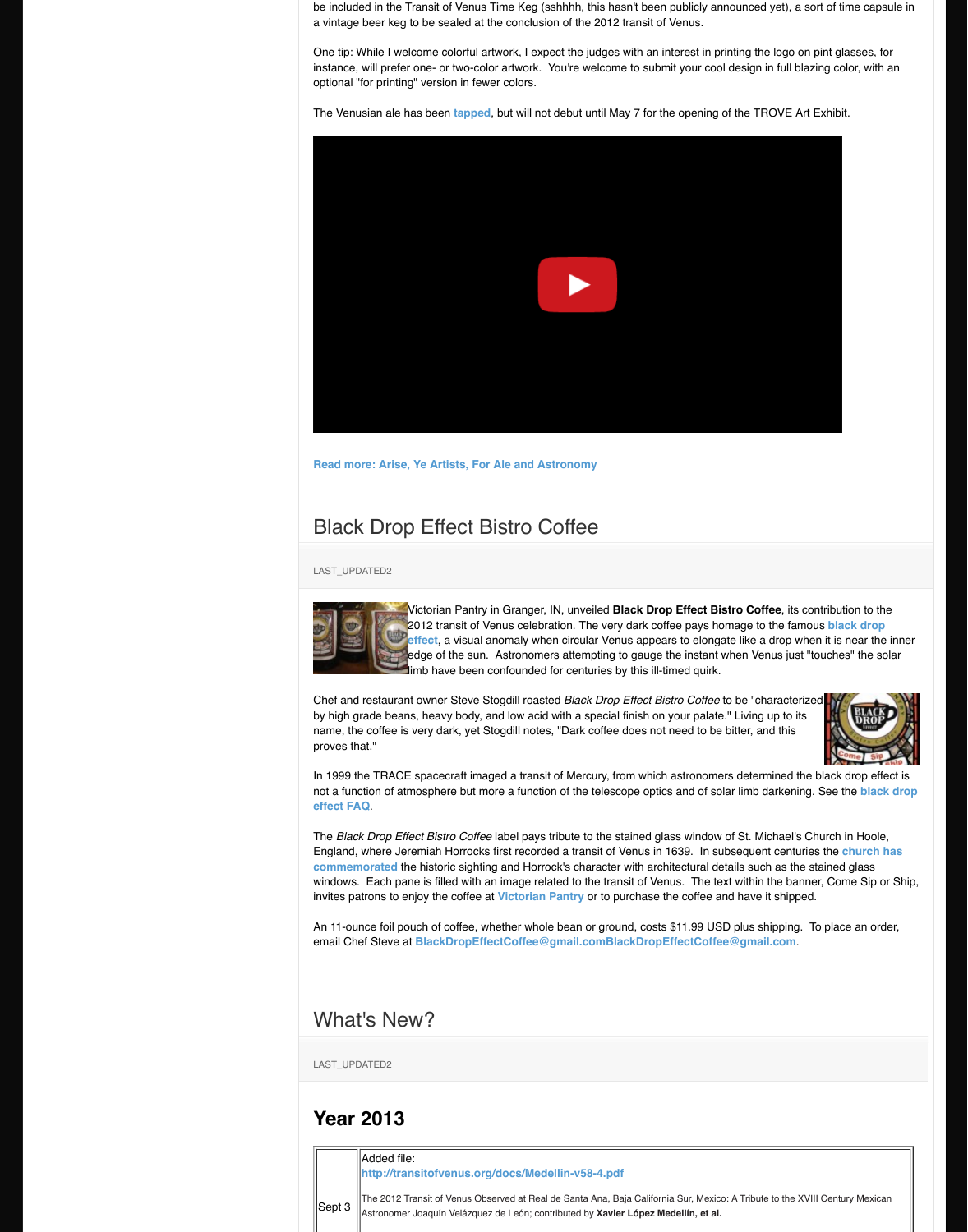| Oct 31        | history/2004/365-a-community-celebral<br>A Community Celebrates the Transit of Ve<br>preparations in Michiana, near the Michig<br>http://prezi.com/3tgyibho9g-w/transit-o                                                                                                   |
|---------------|-----------------------------------------------------------------------------------------------------------------------------------------------------------------------------------------------------------------------------------------------------------------------------|
| Oct           | misc/363-vision-for-future<br>Visions for Future. I write political leaders<br>astronomy in our nation's well-being and                                                                                                                                                     |
| Sept 26       | misc/362-video-follows-michiana-exper<br>Video Follows Michiana Experience. A vi<br>of Venus. Here's the initial video from Tret                                                                                                                                            |
| Aug 12        | misc/360-transit-of-venus-time-keg<br>Transit of Venus Time Keg. A former stair<br>essence of the celestial event for future ol                                                                                                                                             |
| June 18       | history/2004/361-viewing-great-timing-<br>Viewing Great; Timing Difficult. A recap o                                                                                                                                                                                        |
| <b>June 5</b> | 2012 Transit of Venus!                                                                                                                                                                                                                                                      |
| June 4        | misc/359-time-to-set-sail<br>Time to set sail as we are on the cusp of t                                                                                                                                                                                                    |
|               | Added to June 2012:                                                                                                                                                                                                                                                         |
| May 31        | june2012/where-to-be/302-what-<br>What if it's cloudy? If you are thwa<br>here are some options and anecd                                                                                                                                                                   |
| May 16        | Added to Misc.:<br>misc/358-you-can-learn-a-lot-from-a-do<br>You Can Learn a Lot From a Dot, NASA a<br>public lecture and at MAS Star Party.                                                                                                                                |
| May 15        | <b>Added to Links: Video &amp; New Media:</b><br>• http://vimeo.com/channels/ourla<br>our last Transit of Venus, multiple<br>· http://www.youtube.com/user/U<br>Videos from all talks at Transit of \<br>http://www.youtube.com/playlis<br>NASA Sun-Earth Day collection of |
|               | <b>Added to Eye Safety:</b><br>http://youtu.be/4RGr9FcBrSM<br>Talk by Dr. Ralph Chou at 2012 Symposiu<br>about multiple ways to view the sun safely                                                                                                                         |
|               | <b>Added to FAQs:</b><br>faq/354-can-i-use-welding-glass-to-viev                                                                                                                                                                                                            |
| May 13        | FAQ describes the limited ways a #14 sha                                                                                                                                                                                                                                    |
|               |                                                                                                                                                                                                                                                                             |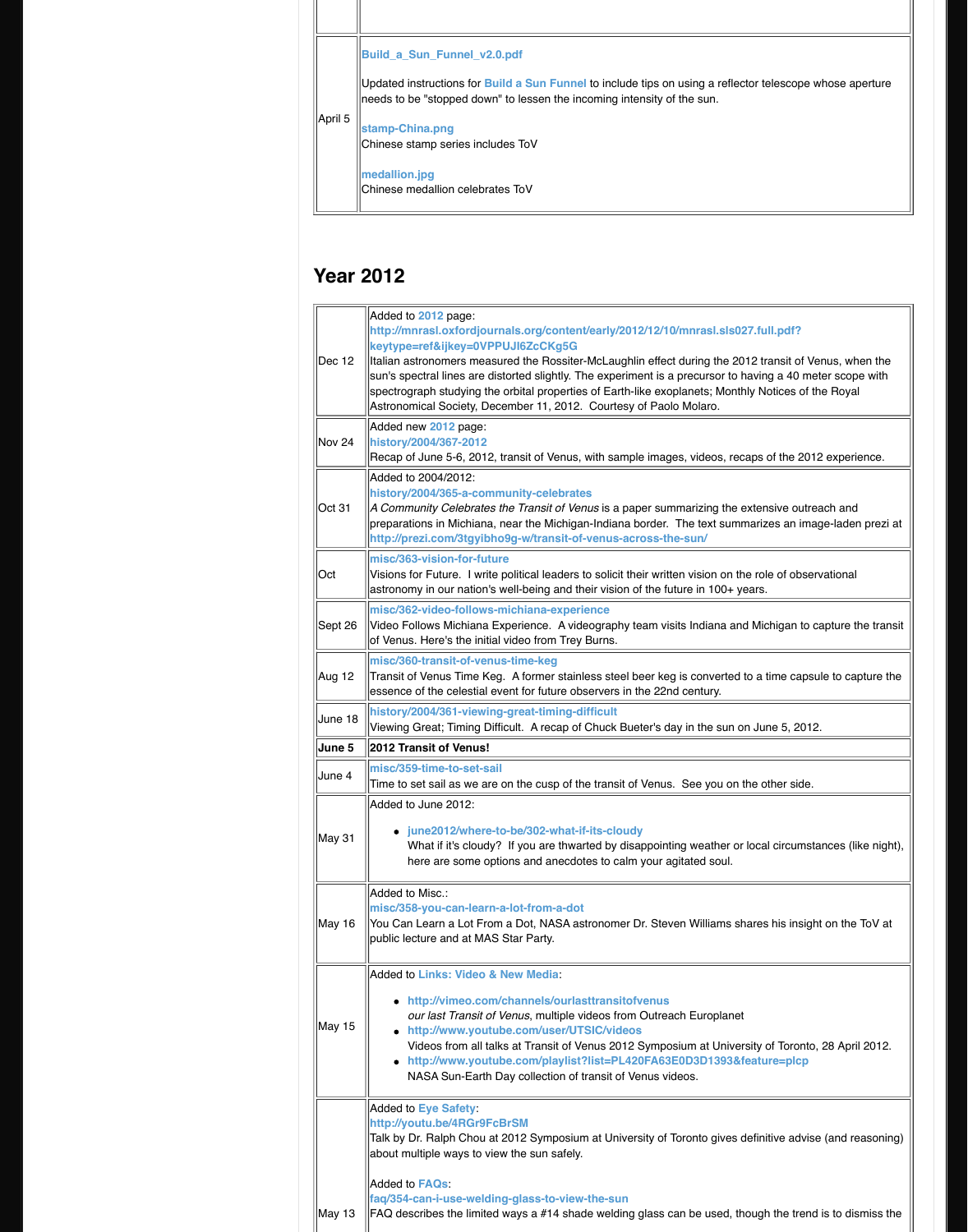| April 27 | Opualeu UNL di Lilins. Teacher Resourt<br>http://isaac.exploratorium.edu/~pauld/<br>Make a scale model of the Venus Transit:                                                                                                                                                                                                                                                                                                                                                                                                                                                    |
|----------|---------------------------------------------------------------------------------------------------------------------------------------------------------------------------------------------------------------------------------------------------------------------------------------------------------------------------------------------------------------------------------------------------------------------------------------------------------------------------------------------------------------------------------------------------------------------------------|
| April 25 | Added to Calendar:<br>http://transitofvenus-yerkesworkshop.<br>Two programs for educators on May 2,                                                                                                                                                                                                                                                                                                                                                                                                                                                                             |
| April 23 | <b>Added to Latest News:</b><br>• http://www.transitofvenus.org/n<br>Arise, Ye Artists, for Ale and Astro<br>Venusian ale, which celebrates the<br>• adventure<br><b>TROVE Adventure, a family-orient</b><br>(Michiana) to seek clues and know                                                                                                                                                                                                                                                                                                                                  |
| April 19 | <b>Added to Latest News:</b><br>http://www.transitofvenus.org/misc/346<br>AstroFest in South Bend on April 28; fami<br>Space Telescope exhibit; held at Union St                                                                                                                                                                                                                                                                                                                                                                                                                |
| April 18 | <b>Added to 2004 Transit of Venus Images</b><br>http://www.space.com/14714-venus-tra<br>Venus Transit of 2004: 51 Photos of Rare<br>Added to Links: Science & Math<br>https://venustex.oca.eu/foswiki<br>Venus Twilight Experiment writes: "During<br>is observable, appearing around the circu<br>limbFarther away from the Sun, the aure<br>the light diffused by droplets dispersed ab<br>establishing an international collaboration<br>to get multi-wavelength dataOur final air<br>in turn - an improved undestarding of the<br>Venus Express, the probe now orbiting the |
| April 15 | <b>Added to Links: Teacher Resources:</b><br>• http://lcogt.net/education/activit<br>Measure the Diameter of the Sun,<br>http://www.exo.net/~pauld/Venu<br>Eclipses, transits, and extra solar<br>o http://www.exo.net/~paul<br>Finding the Astronomical U<br>http://www.exo.net/~paul<br>$\circ$<br>Transit of Venus: A Scale I                                                                                                                                                                                                                                                |
|          | <b>Added to Links: Video &amp; New Media:</b><br>https://twitter.com/#%21/tov201<br>@tov2012 is the Twitter account n                                                                                                                                                                                                                                                                                                                                                                                                                                                           |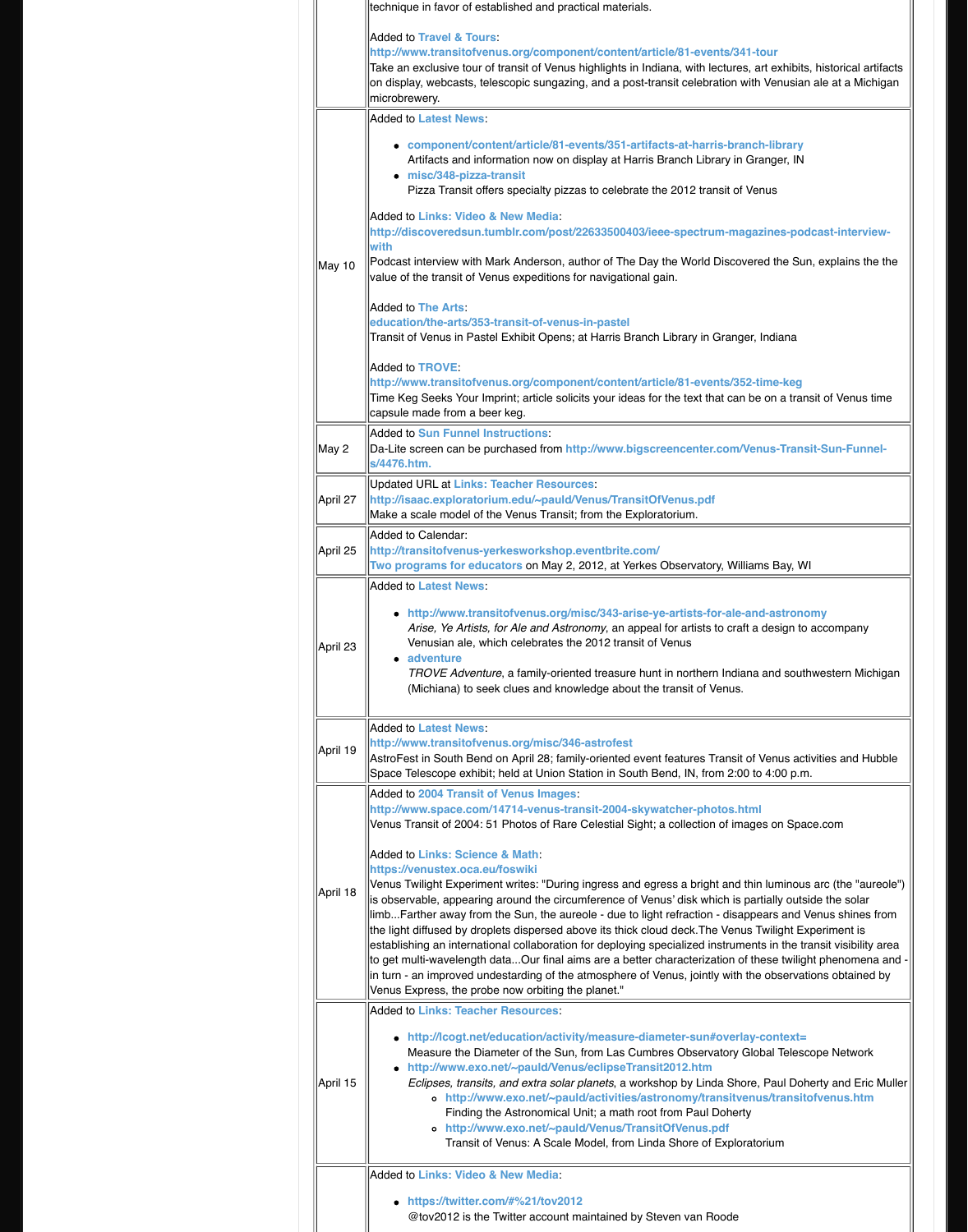|             | • docs/Planetarian-March2012.pd<br><b>Going All Out For Venus</b><br>Article in the March 2012 issue of<br>summarizes transit of Venus histo<br>other authors about Kepler missio<br>with permission of the Internationa<br>• http://classroomastronomer.tote<br><b>After the Transit-of-Venus Party</b><br>proposes "history, science skills ar<br>exoplanetary discoveries, and pre<br>ofMercury in 2016!" Math and so<br>• http://transitofvenus.nl/wp/2012<br>Quotes from the Past, a collection                                                                                           |
|-------------|------------------------------------------------------------------------------------------------------------------------------------------------------------------------------------------------------------------------------------------------------------------------------------------------------------------------------------------------------------------------------------------------------------------------------------------------------------------------------------------------------------------------------------------------------------------------------------------------|
| March<br>18 | <b>Updated Build a Sun Funnel for Group</b><br>http://cdn.transitofvenus.org/docs/Buil<br>Rick Fienberg added some instructions to                                                                                                                                                                                                                                                                                                                                                                                                                                                             |
| March<br>13 | <b>Added to Links: Teacher Resources:</b><br>http://www.knowitall.org/nasa/pdf/conr<br>Venus Transit, Educator Guide with Activi<br>Connect.<br>Added to <b>Store</b> :<br>Purchase bulk quantities of solar shades<br>been a strong supporter of 2012 Transit o<br>with AWB branding will benefit the non-pri<br>1 - 25 for \$0.95 each<br>25 - 99 for \$0.85 each<br>100 - 250 for \$0.75 each<br>251 - 499 for \$0.60 each<br>500 - 999 for \$0.50 each<br>1000+ for \$0.45 each                                                                                                            |
| March 8     | <b>Added to Links: Teacher Resources:</b><br>docs/Planetarian-March2012.pdf<br>Going All Out For Venus, an article in the<br>Planetarium Society, summarizes transit of<br>sidebars about Kepler mission and Sun-E<br>permission of the International Planetariul<br><b>Added to Sousa on March 8:</b><br>http://youtu.be/YeY8Lx6LEnk<br>Preparing for "Transit of Venus March" by<br>seldom-heard march for their performance<br>Performing Arts (CPA) in Mishawaka, IN.<br><b>Added to Links: Music:</b><br>http://www.jwpepper.com/6385611.item<br>JW Pepper sells the band set and score f |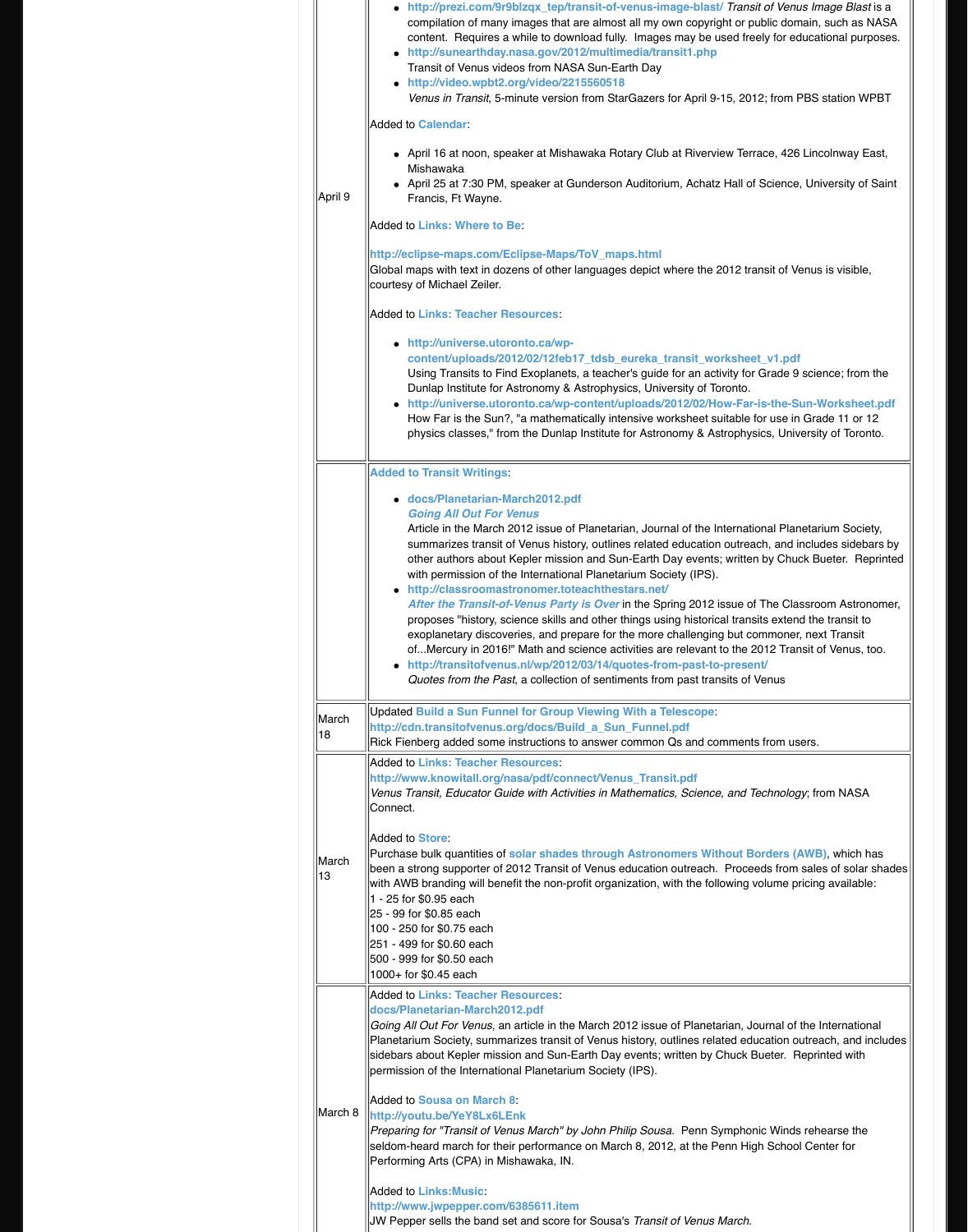|                | · docs/VenusTransit_2012158.wm<br>A higher-res version of NASA SDO<br>witness the 2012 transit of Venus;<br>http://natwaddell.posterous.con<br>Transit of Venus blog by Nat Wadd                                                                                                                                                                                                                                                                                                                                                                                                                                                                                                                                                                                                                                                               |  |
|----------------|------------------------------------------------------------------------------------------------------------------------------------------------------------------------------------------------------------------------------------------------------------------------------------------------------------------------------------------------------------------------------------------------------------------------------------------------------------------------------------------------------------------------------------------------------------------------------------------------------------------------------------------------------------------------------------------------------------------------------------------------------------------------------------------------------------------------------------------------|--|
| 19             | Added to History: 1874/1882<br>February   history/1874-1882/299-sermon-suggest<br>A Baptist pastor reflects on the 1882 trans<br>celestial phenomenon with God's grace.                                                                                                                                                                                                                                                                                                                                                                                                                                                                                                                                                                                                                                                                        |  |
| 17             | Added to Latest News:<br>February   misc/334-black-drop-coffee<br>Black Drop Coffee commemorates the tra<br>effect that plagued the observations of ea                                                                                                                                                                                                                                                                                                                                                                                                                                                                                                                                                                                                                                                                                         |  |
| February<br>16 | <b>Added to The Arts:</b><br>education/the-arts/333-phm-art-contest<br>The Penn Kingsmen Art Gallery invites sti<br>submit artwork for the PHM Transit of Ver<br><b>Added to Transit Writings:</b><br><b>Pattern on a Paper Plate</b><br>Convey why transits of Venus hav<br>separated by over a century, by us<br>• Full Dome Shows Underway<br>Planetariums and full-dome digital<br>the queue.<br><b>Art for the Guild</b><br>David Henckel to use his Preston<br>the transit of Venus from Hoole, E<br><b>Set Sail on HMB Endeavour</b><br>Replica ship holds lottery for voyal<br><b>Invitation to a Treasure: TROVE</b><br>Join the celebration in northern Ind<br>displays, activities, music, lectures<br>Added to Links: 2004:<br>http://arvindparanjpye.blogspot.in/2012<br>Sketchings of the 2004 transit of Venus re<br>Paranjpye. |  |
| February<br>12 | <b>Added to Links: Teacher Resources:</b><br>http://www.transitofvenus.com.au<br>Australian transit of Venus resources from                                                                                                                                                                                                                                                                                                                                                                                                                                                                                                                                                                                                                                                                                                                    |  |
| February       | <b>Added to Travel &amp; Tours:</b><br>http://www.isset.org/astronomy_meets<br>The International Space School Education<br>Mongolia, to view the transit accompanied                                                                                                                                                                                                                                                                                                                                                                                                                                                                                                                                                                                                                                                                           |  |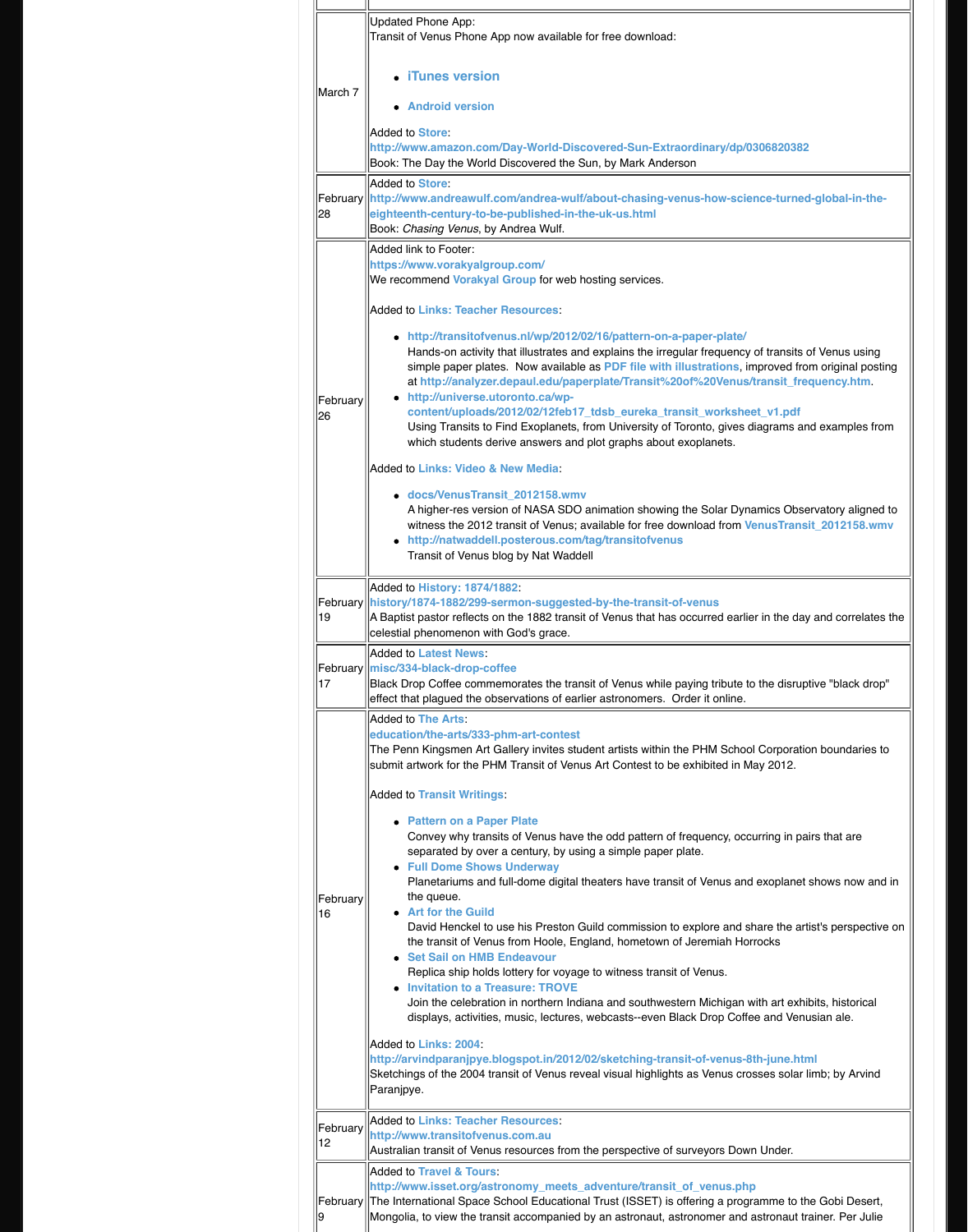|               | <b>Added to Links: The Arts:</b><br>http://www.amazon.com/Truth-Study-C<br>Truth Study Center by Wolfgang Tillmans!<br>the world we live in today,from evocative<br>over the disc of the sun(in) pursuit of im                                                                                                                              |  |
|---------------|---------------------------------------------------------------------------------------------------------------------------------------------------------------------------------------------------------------------------------------------------------------------------------------------------------------------------------------------|--|
| January<br>26 | <b>Added to Links: The Arts:</b><br>http://www.poetrylibrary.edu.au/poets/l<br>The Transit of Venus, poem by A.D. Hope                                                                                                                                                                                                                      |  |
| January<br>24 | Added to TROVE:<br>education/the-arts/328-art-show<br>The TROVE Art Exhibit puts out a call to<br>Venus. The exhibit will run May 6 through                                                                                                                                                                                                 |  |
| January<br>23 | <b>Added to TROVE:</b><br>80-trove/329-2012eclipse<br>Solar Eclipse Sunset: Lake Michigan on N<br>the June 5 transit of Venus. For people Id<br>sunset because of the intervening moon.<br>Added to The Arts:<br>education/the-arts/328-transit-of-venus<br>Transit of Venus Art Show calls all artists<br>The Livery in Benton Harbor, MI. |  |
|               | <b>Added to Books:</b><br>The Astronomer of Rousdon by Barbara S<br>astronomer who was astronomical assista<br>expedition to observe the 1882 transit of \                                                                                                                                                                                  |  |
|               | <b>Added to Video &amp; New Media:</b><br>http://vimeo.com/channels/ourlasttrans<br>Our Last Transit of Venus is a documental<br>Transit to study Venus and exoplanets, ar<br>the size of the Solar System and profession<br>Transit with 18th and 19th century instrum                                                                     |  |
|               | <b>Added to Links: Teacher Resources:</b><br>• http://astrosociety.org/education<br>The Fall 2011 issue of the Astrong<br>Classroom, features the transit of<br><b>Last Chance Until 2117. The artic</b>                                                                                                                                    |  |
| January<br>21 | technological gains through the ce<br>transit method. The article is com<br>http://www.astrosociety.org/tov/<br>The 2012 Transit of Venus by Pau<br>2011.                                                                                                                                                                                   |  |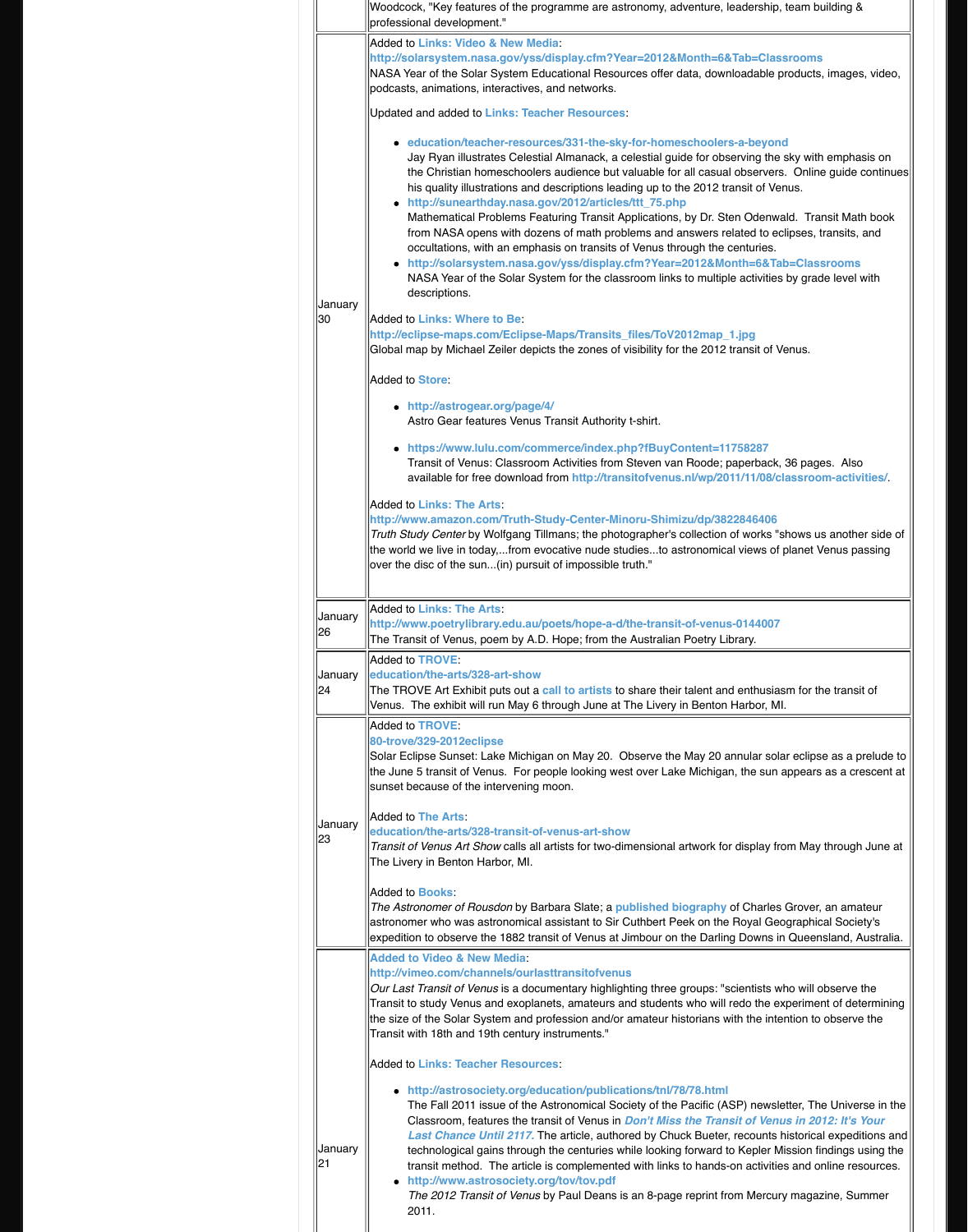Added to **[Transit Writings](http://planetquest.jpl.nasa.gov/)**:

- **Hubble Practices Moon Shot** The Hubble Space Telescope ded as HST instruments target the lun
- **Transit History From Four Angle** Four perspectives on the history of Austin, TX.
- **R[aising a Glass t](http://www.transitofvenus.org/june2012/travel)o 2012** As we enter the New Year, join with

# **Year [2011](http://youtu.be/ehHY9fTrb7Q)**

**Read more: What's [New?](http://www.transitofvenus.org/phm2012)**

# **Great Lakes Treasure in Kala**

# KAS Kalamazoo Astronomical

Looking L

*Great Lakes Treasure: The Transit of Venus will be fe* Society (KAS) on Friday, April 17, at 7:00 p.m. Details talk (by this author) will introduce the historical significant method in the quest [to find exoplan](http://www.transitofvenus.org/misc/latest-news)ets. We will revie **of events** occurring in northern Indiana and southwe celestial event.

The KAS has an integral role in providing telescope v of gear June 5 at W[arren Dunes State](http://www.transitofvenus.org/misc/what-the-chuck/256-transit-writings) Park overlooki **May 20 solar ecli[pse at sunset](http://transitofvenus.nl/wp/2012/01/11/hubble-practices-moon-shot/)**.

On May 4, 2012, Dr. Eli Maor, author of the book Ver

# Call for Ar[t: Transit of Ve](http://transitofvenus.nl/wp/2011/12/31/raising-a-glass-to-2012/)nus

**The Northern Indiana Pastel Society (NIPS) announced a calculate and Transit For Art Format Format Format Format Ann Art Format Art and** *The Northern* **Indiana Pastel Society (NIPS) announced Transit** *The Northern* **Pastel exhibit. From the December 2011 Newsletter** 

#### **Harris Branch**

**[Mishawaka-Penn-Harris L](http://www.transitofvenus.org/misc/208-whats-new)ibrary 51446 Elm Road, Granger IN 46530**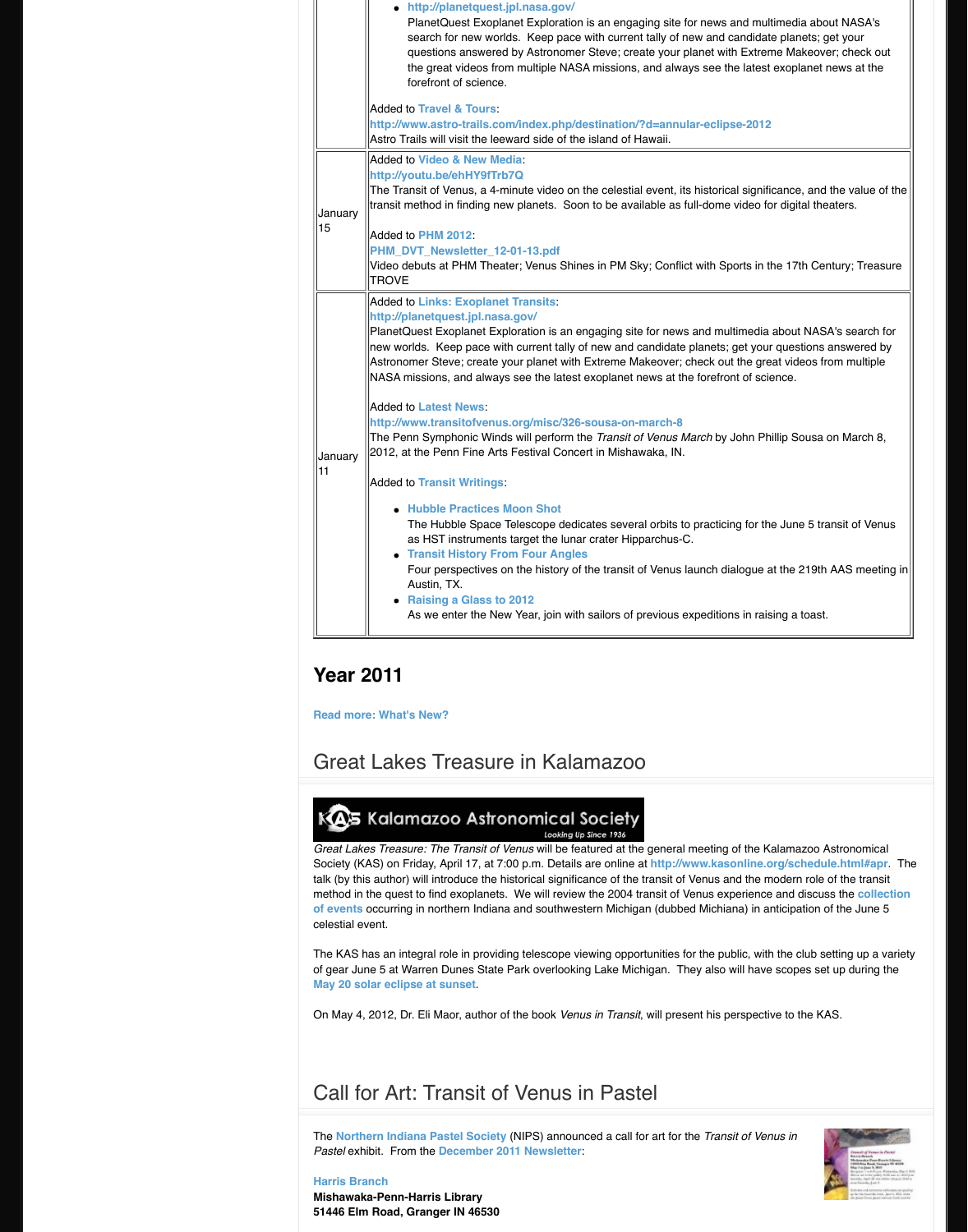of the instruments used by Rittenhouse and Ewing w

For details, please contact the museum: American Philosophical Society Museum 104 S. Fifth Street Philadelphia, PA 19106 www.apsmuseum.org

### Sousa on March 8



The Penn Symphonic Winds will perform **The Penn** Sousa on March 8, 2012, at the Penn p.m. Director Glenn Northern announ for the Performing Arts, at Penn High had a particular interest in the celestial *Venus March* and decades later a nov **[performed Sousa's march](http://www.transitofvenus.org/misc/324-events-aps-museum-in-philadelphia) in 2004 when the transit of Venus of Venus** 

Meanwhile, the **cover** of the March 2012 issue Plane Sousa sheet music, accompanying the article **Going** permission of the International Planetarium Society.